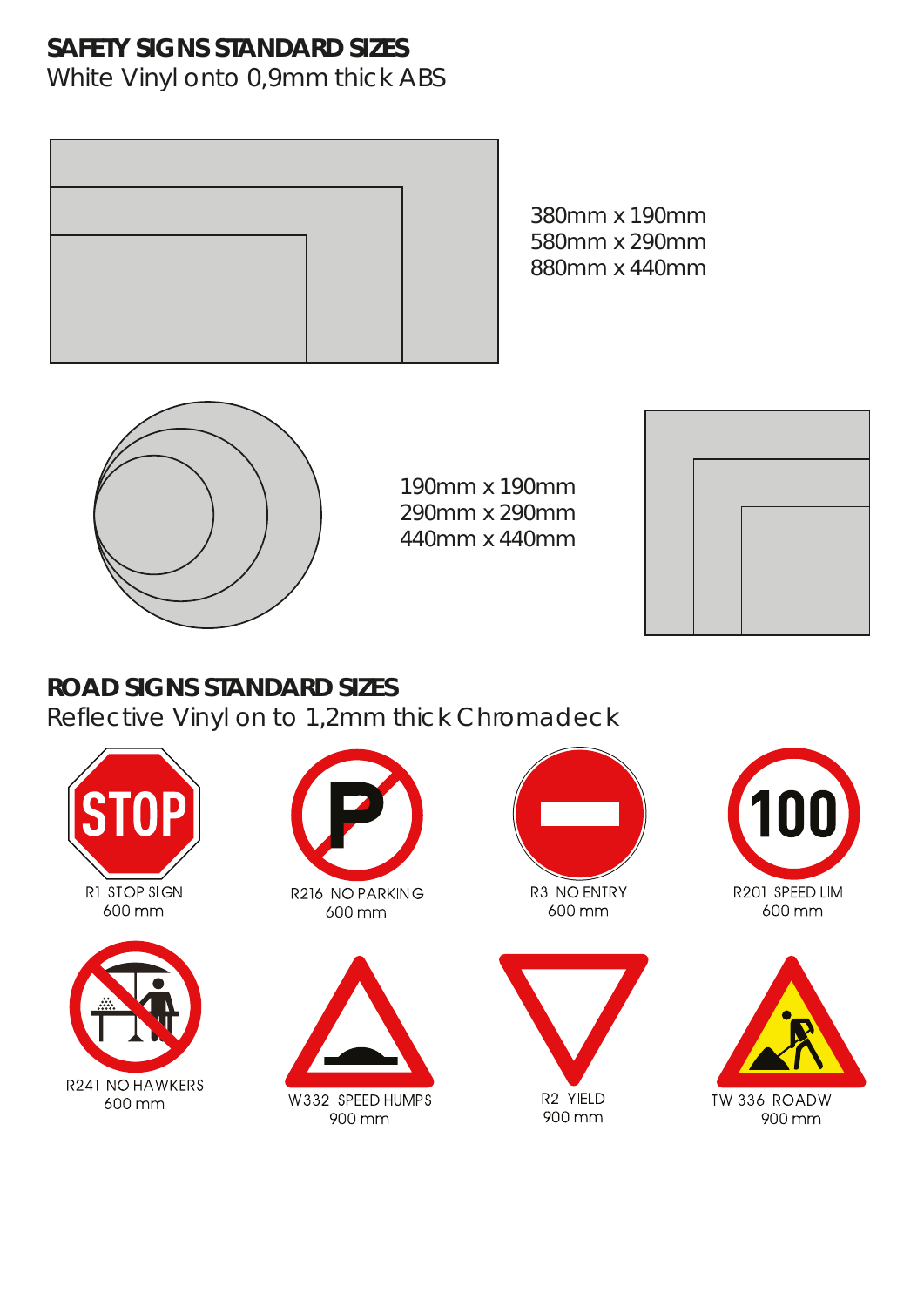

### **INFORMATION**

(Fire - Fighting) *Square Shaped boards with Red Pictogram and White & Red Borderline*

- FB 1 Location of Fire-Fighting Equipment
- FB 2 Fire Extinguisher
- FB 3 Fire Hose
- FB 4 Fire Hydrant
- FB 5 Fire Alarm
- FB 6 Sprinkler Stop Valve
- FB 7 Fire Telephone
- FB 8 Fire Pump Connection
- FB 9 Location of Fire Blanket
- FB 10 Fire Marshall

FB 11 - Bucket with Fire Fighting Sand

**FB 14** 

FB 12 - Blank Board

**FB 13** 

- FB 13 Hand Held Emergency Alarm
- FB 14 Fire Trolley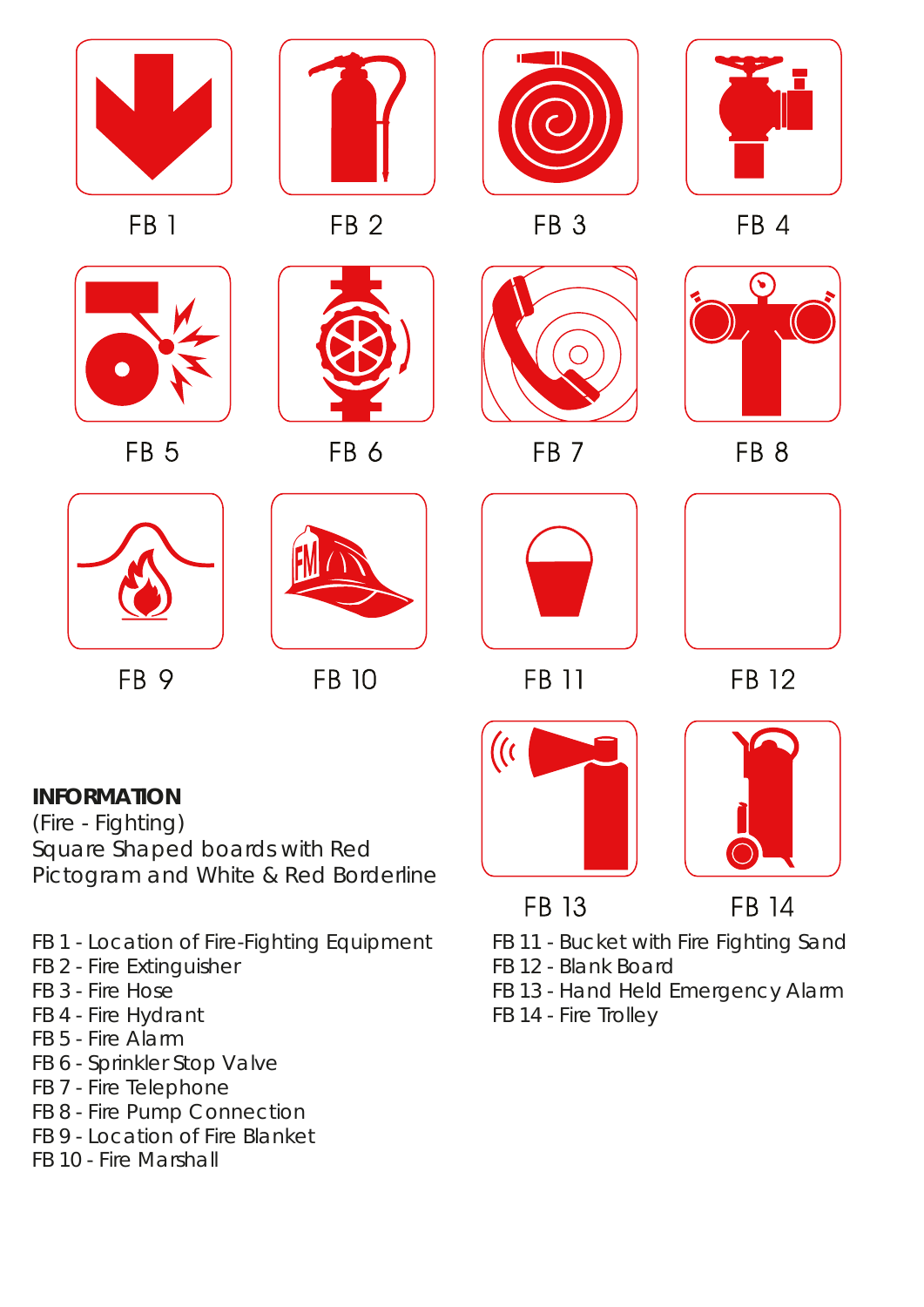

- 
- GA 1 First-Aid Equipment
- GA 2 General Direction
- GA 3 Direction to Escape Route (Left)
- GA 4 Direction to Escape Route (Right)
- GA 5 Manned First-Aid Station
- GA 6 Drinking Water
- GA 7 Blasting Point
- GA 8 Travelling Way
- GA 9 Refuelling Point
- GA 10 Ladies Toilet
- GA 11 Gents Toilet
- GA 12 Refuge Chamber
- GA 13 Telephone
- GA 14 Waiting Place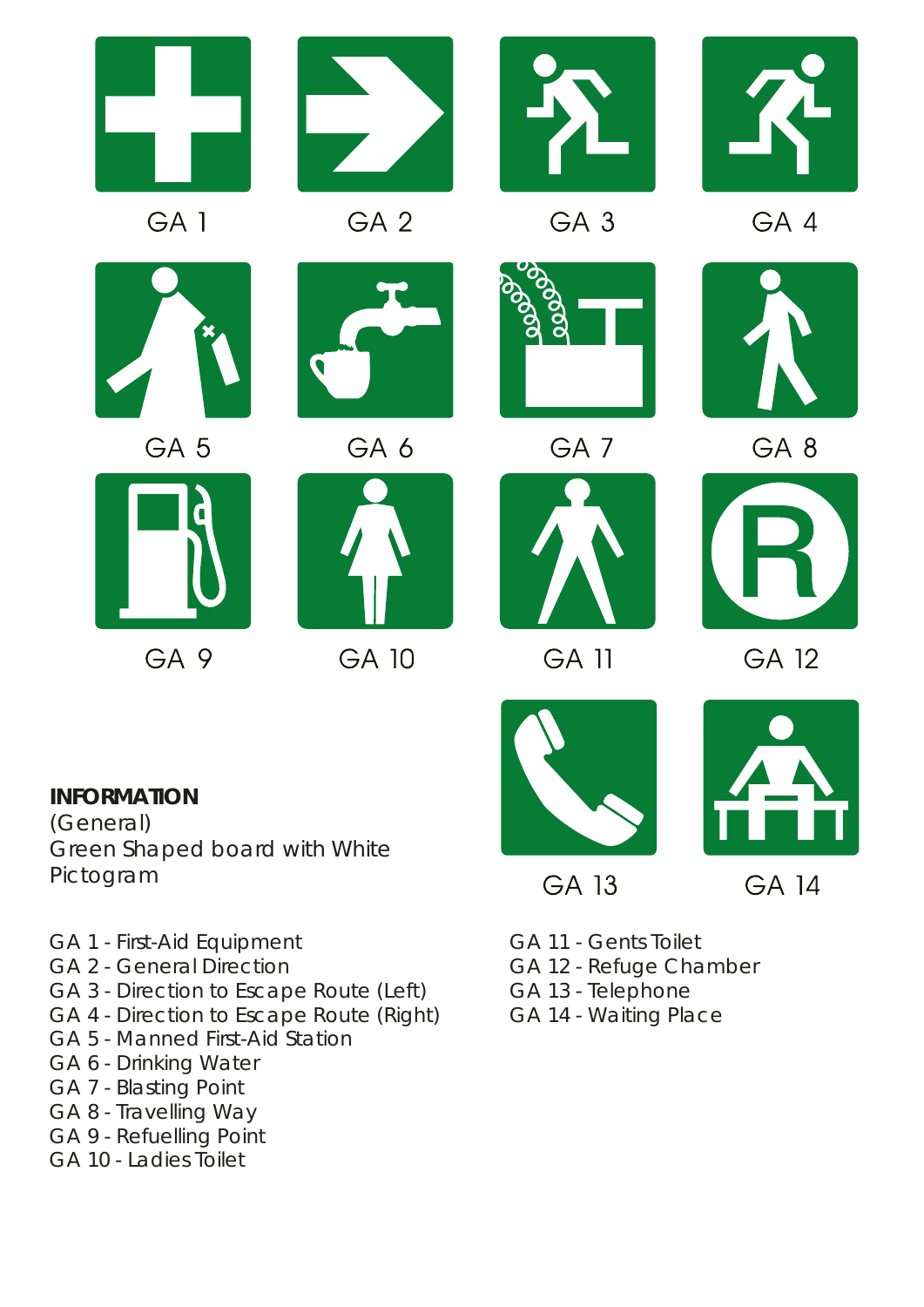

**GA 15** 



**GA 19** 



GA 16



**GA 20** 



**GA 17** 



**GA 18** 



GA 21



**GA 22** 



**GA 24** 



**GA 25** 



**GA 26** 



**GA 27** 



**GA 28** 



GA 29

- GA 15 Emergency Telephone
- GA 16 Electric Isolator Switch
- GA 17 Stairs Going Down
- GA 18 Stairs Going Up
- GA 19 Eye-wash
- GA 20 Safety Shower
- GA 21 Location of Bomb Bag
- GA 22 Allocated to or Accessible to **Wheelchairs**
- GA 24 Breathing Apparatus



- GA 30
- GA 25 Shelter in Place
- GA 26 Emergency Assembly Point
- GA 27 Tap for Washing Hands
- GA 28 Helicopter Pad
- GA 29 Emergency Stop
- GA 30 Life Buoy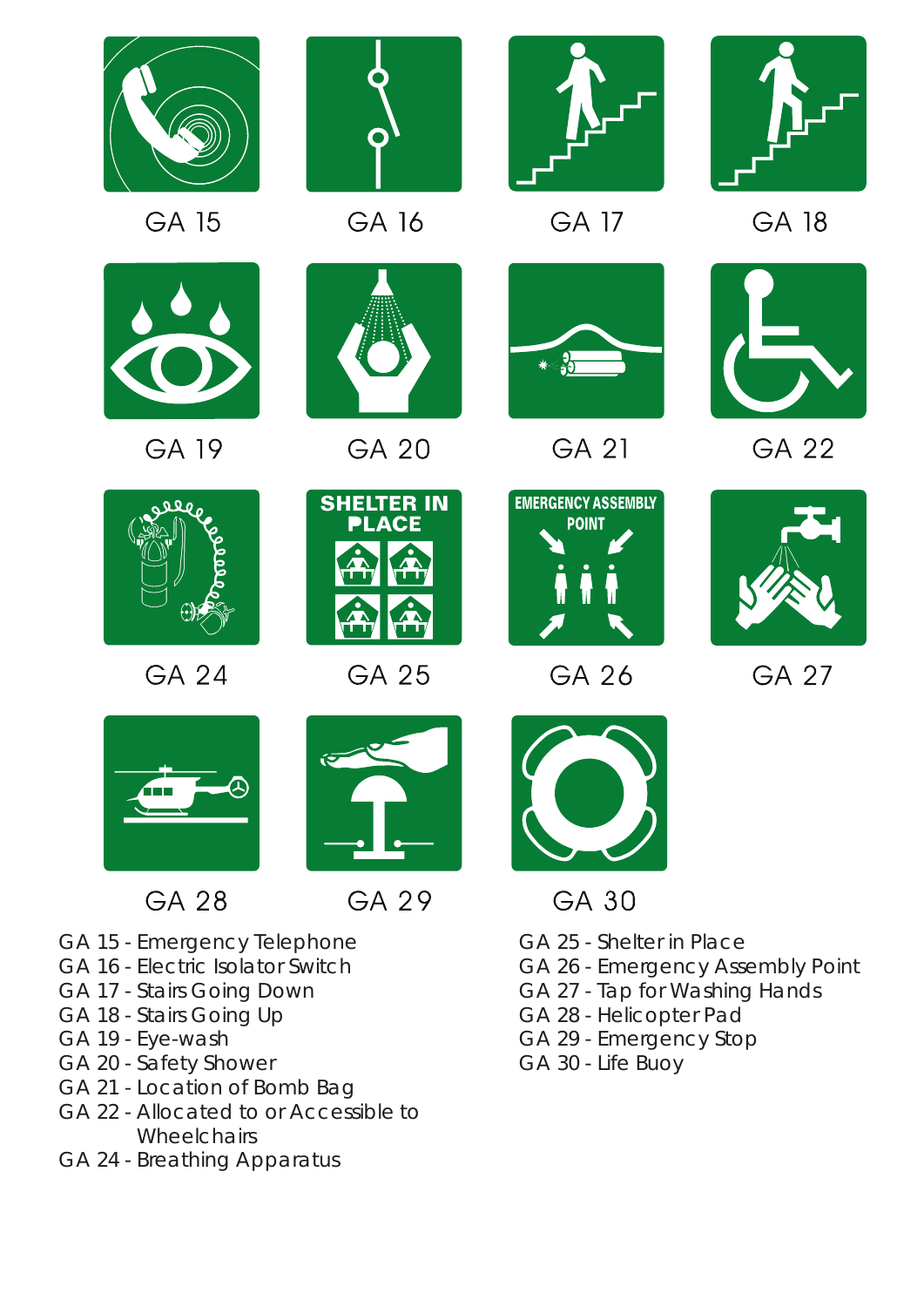

### **MANDATORY**

 $(Do's)$ *Blue Circular (disc) Shaped board with White Pictogram*

- MV 1 Eye Protection shall be worn
- MV 2 Respiratory Protection shall be worn
- MV 3 Head Protection shall be worn
- MV 4 Hearing Protection shall be worn
- MV 5 Hand Protection shall be worn
- MV 6 Foot & Leg Protection against liquids shall be worn
- MV 7 Foot Protection against crushing shall be worn
- MV 9 Apron shall be worn
- MV 10 Face Protection shall be worn
- MV 11 Air Supplied Hood shall be worn
- MV 12 Dust Mask shall be worn
- MV 13 Air Extraction shall be worn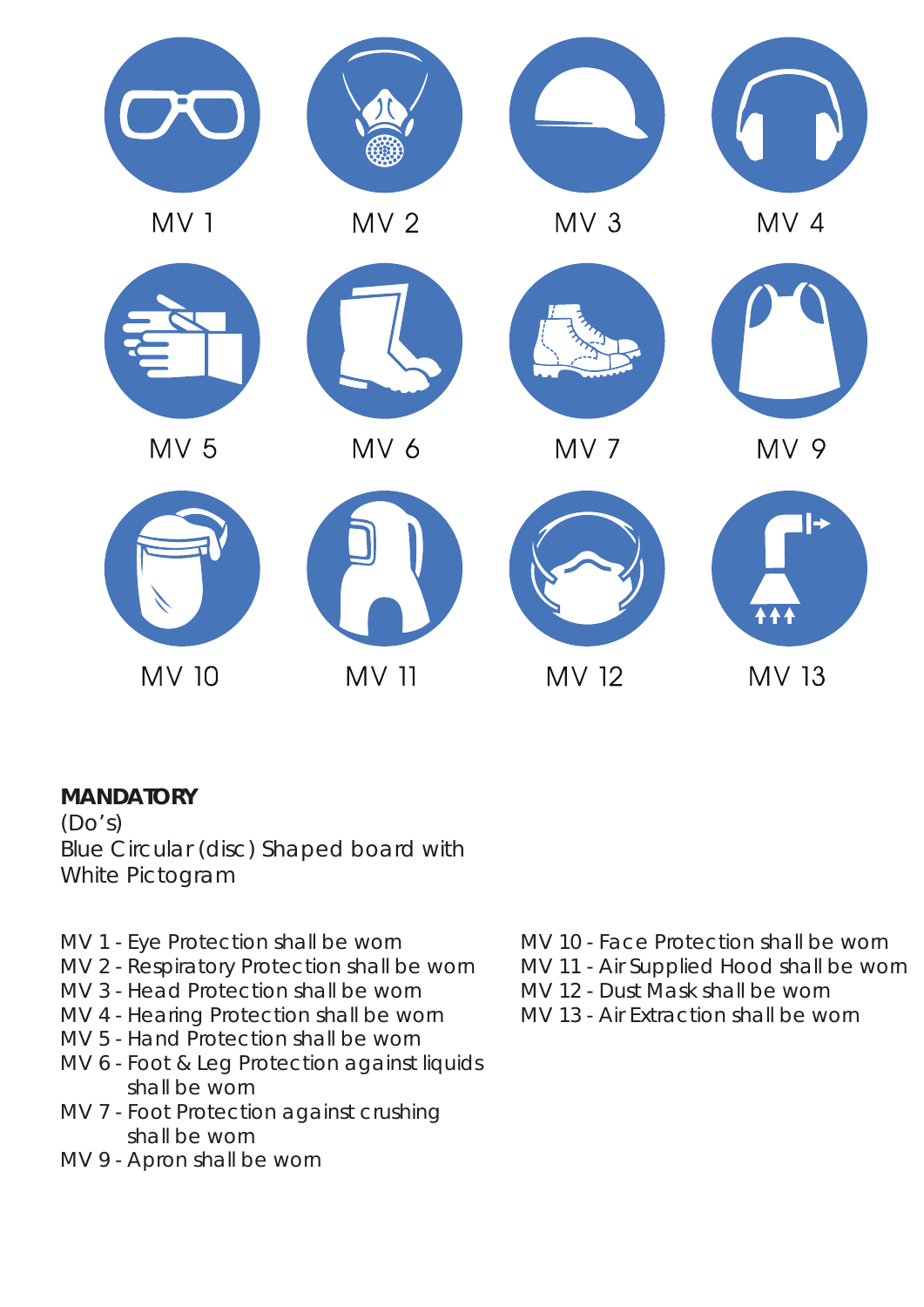

- MV 14 Keep Area Clean
- MV 15 Screening shall be used
- MV 16 Safety Cage shall be used
- MV 17 Carbon Monoxide Gas Monitor shall be worn
- MV 18 Full body Harnesses & Lifelines shall be worn
- MV 19 Hearing Protection shall be worn (Muffs or Earplugs)
- MV 20 Overalls shall be worn
	- (One piece or Two piece)
- MV 21 Lab Coats shall be used
- MV 22 Foot Spats shall be used
- MV 23 Full Welding Gear shall be used
- MV 24 Thermal Suit shall be used
- MV 25 Reflective Jackets shall be used
- MV 26 Hair Nets shall be worn
- MV 27 Conductive Shoes shall be worn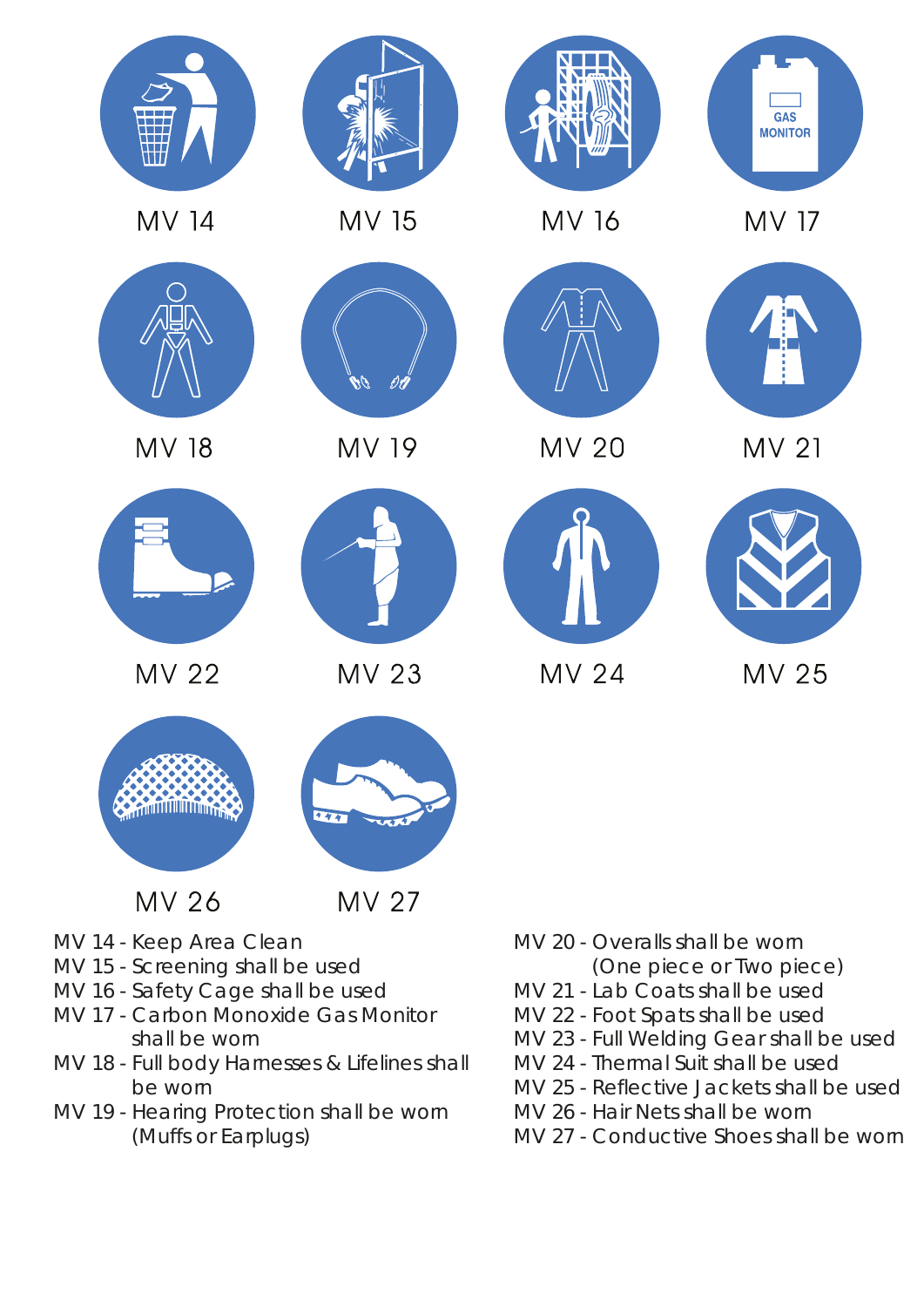

#### **PROHIBITORY**

(Don't) *Red & White Circular (disc) Shaped board with Black Pictogram*

- PV 1 Smoking Prohibited
- PV 2 Fire & Open Flames Prohibited
- PV 3 Thoroughfare for Pedestrians Prohibited
- PV 4 Water Prohibited as Extinguishing agent
- PV 5 Drinking of this Water is Prohibited
- PV 6 Proceeding beyond this point Prohibited
- PV 7 Cycling Prohibited





- **PV 14**
- PV 8 Carrying of Long Material Prohibited
- PV 9 Hand Trolleys Prohibited
- PV 10 Tractors & Fork-Lift Prohibited beyond this point
- PV 11 Use of compressed air to dust body Prohibited
- PV 12 Loose clothing, ties, jewellery & unconfined long hair Prohibited
- PV 13 Dumping Prohibited
- PV 14 No Stacking, do not obstruct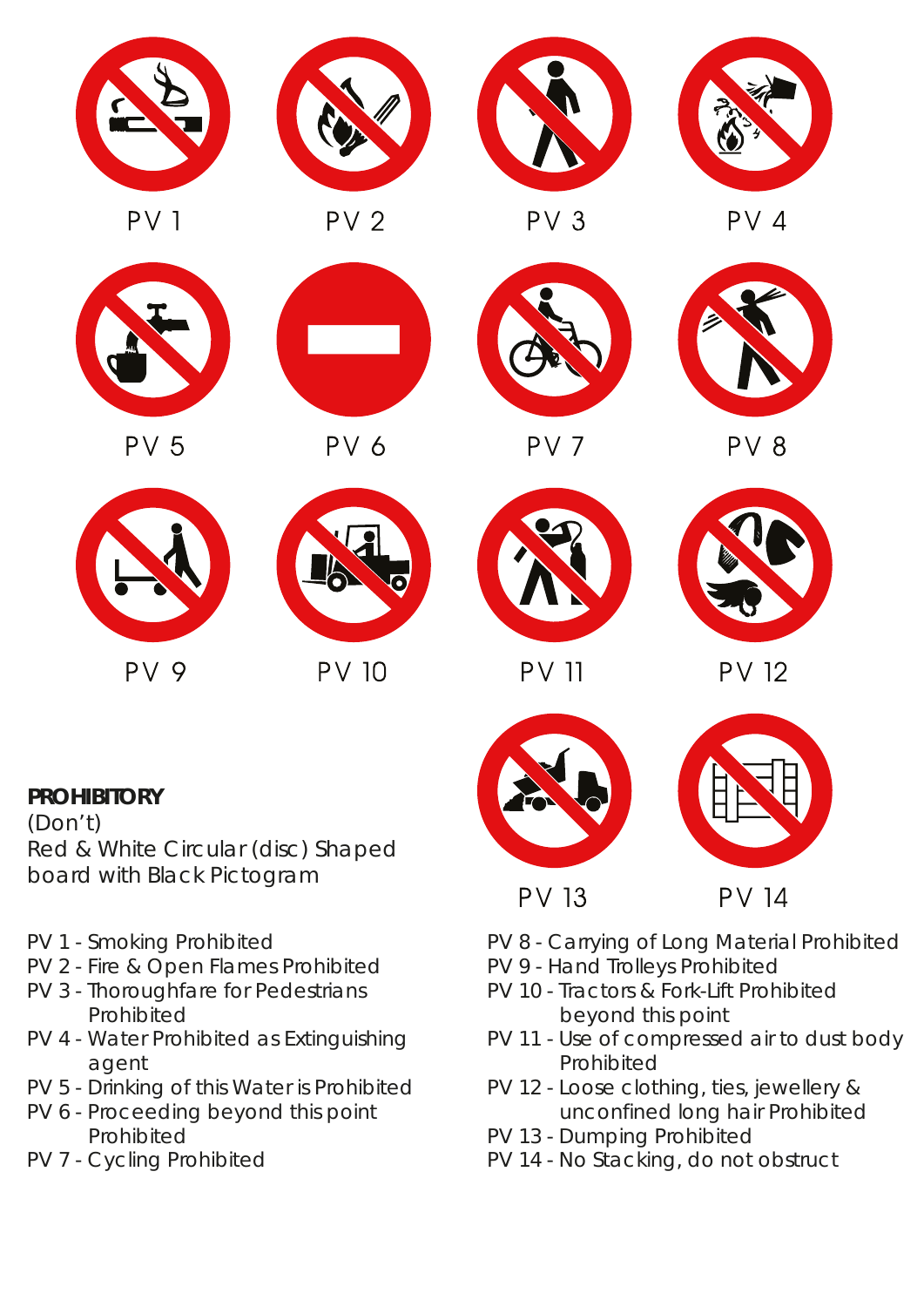

- PV 26 Lighters & Open Flames Prohibited
	- PV 27 Cellphones Prohibited
	- PV 28 Drain Pollution Prohibited
	- PV 29 Lifting on Fork-Lift Prohibited
	- PV 30 Lifting on Trolleys Prohibited
- 
- PV 16 No Entry for Vehicles
- PV 17 Locomotives Prohibited beyond this point
- PV 18 Hearing of Safety Helmets Prohibited
- PV 19 Carrying of Fire-arms Prohibited
- PV 20 Dogs Prohibited
- PV 21 Cameras Prohibited
- PV 22 Alcohol Prohibited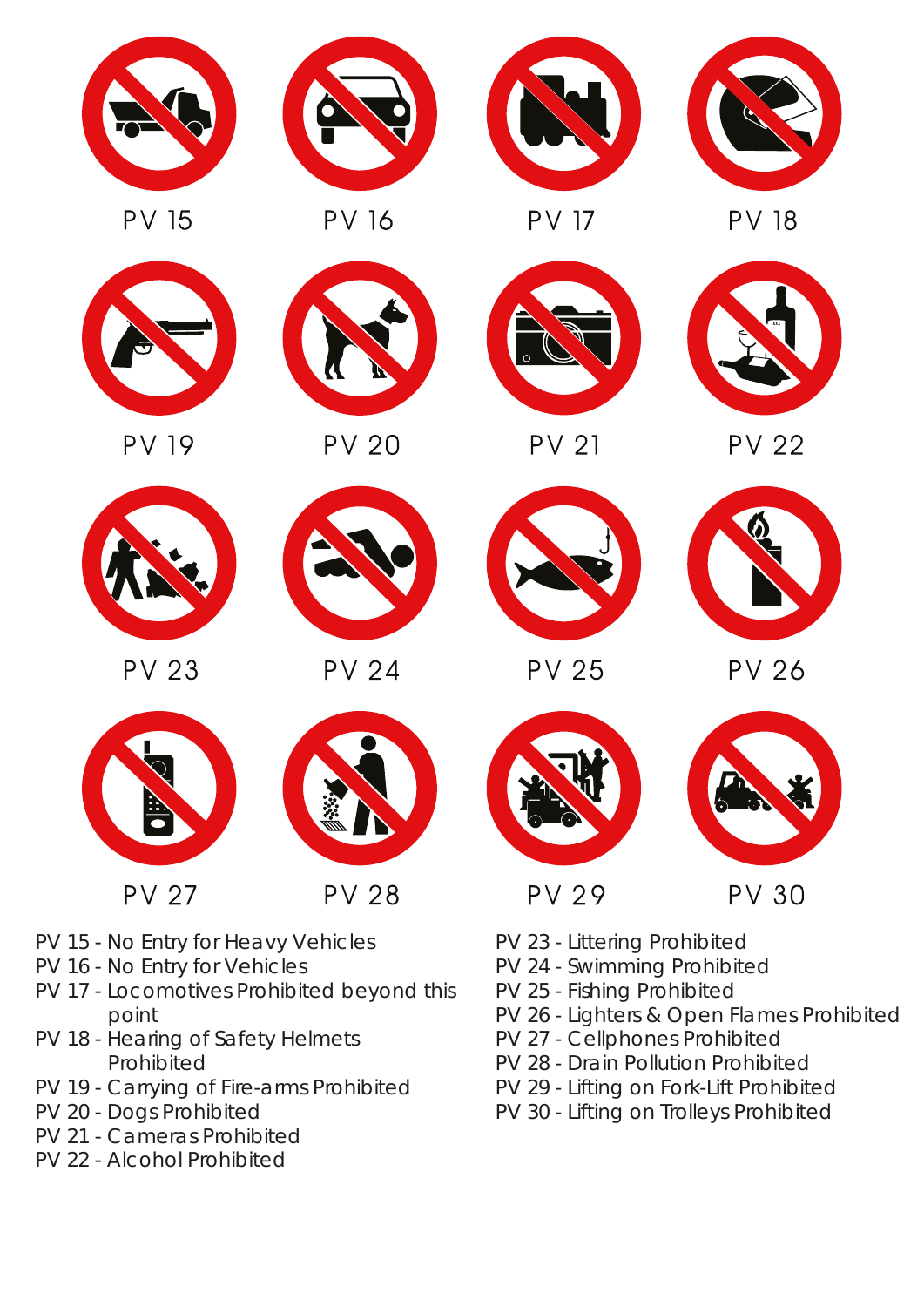

- PV 31 Handbags Prohibited
- PV 32 Drilling Prohibited
- PV 33 Grinding Prohibited
- PV 34 Drugs Prohibited
- PV 35 Do not clean or oil while in motion
- PV 36 No Loud Music
- PV 37 No Roller Skates
- PV 38 Hard Hats Prohibited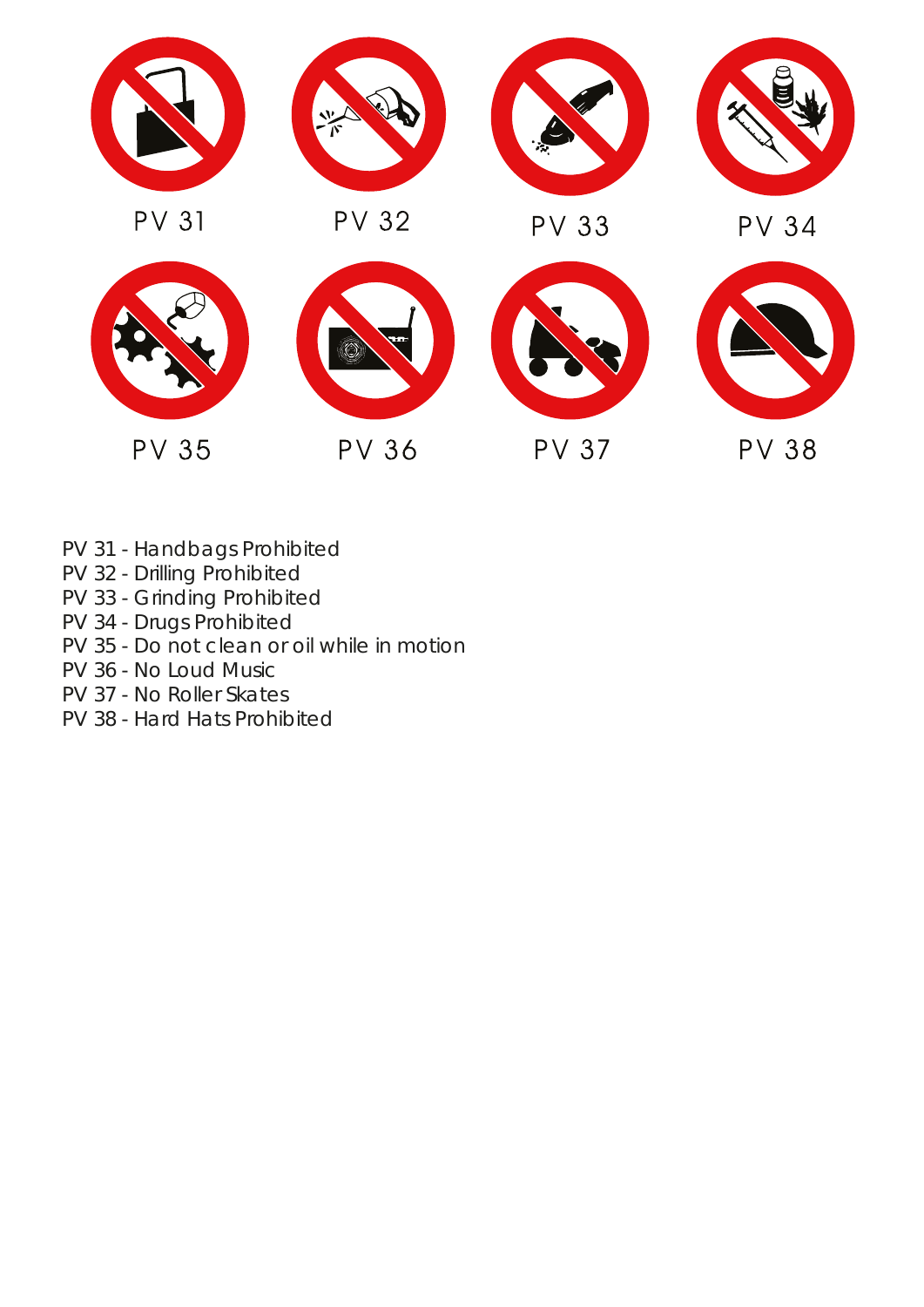

WW 9

**WARNING**



WW 10



WW 11



WW 12



WW 13

WW 14

WW 1 - General warning of Hazard

*Black Bordered with Yellow Centred Triangular boards with Black Pictogram*

- WW 2 Beware of Fire Hazard
- WW 3 Beware of Explosion
- WW 4 Beware of Corrosive Hazard
- WW 5 Beware of Poisonous Substances
- WW 6 Beware of Ionizing Radiation
- WW 7 Beware of Electric Shock
- WW 8 Beware of Suspended Loads
- WW 9 Beware of Methane
- WW 10 Beware of Fragile Surfaces
- WW 11 Beware of Biological Hazard
- WW 12 Beware of Laser Hazard
- WW 13 Beware of Asbestos
- WW 14 Beware of Workers Overhead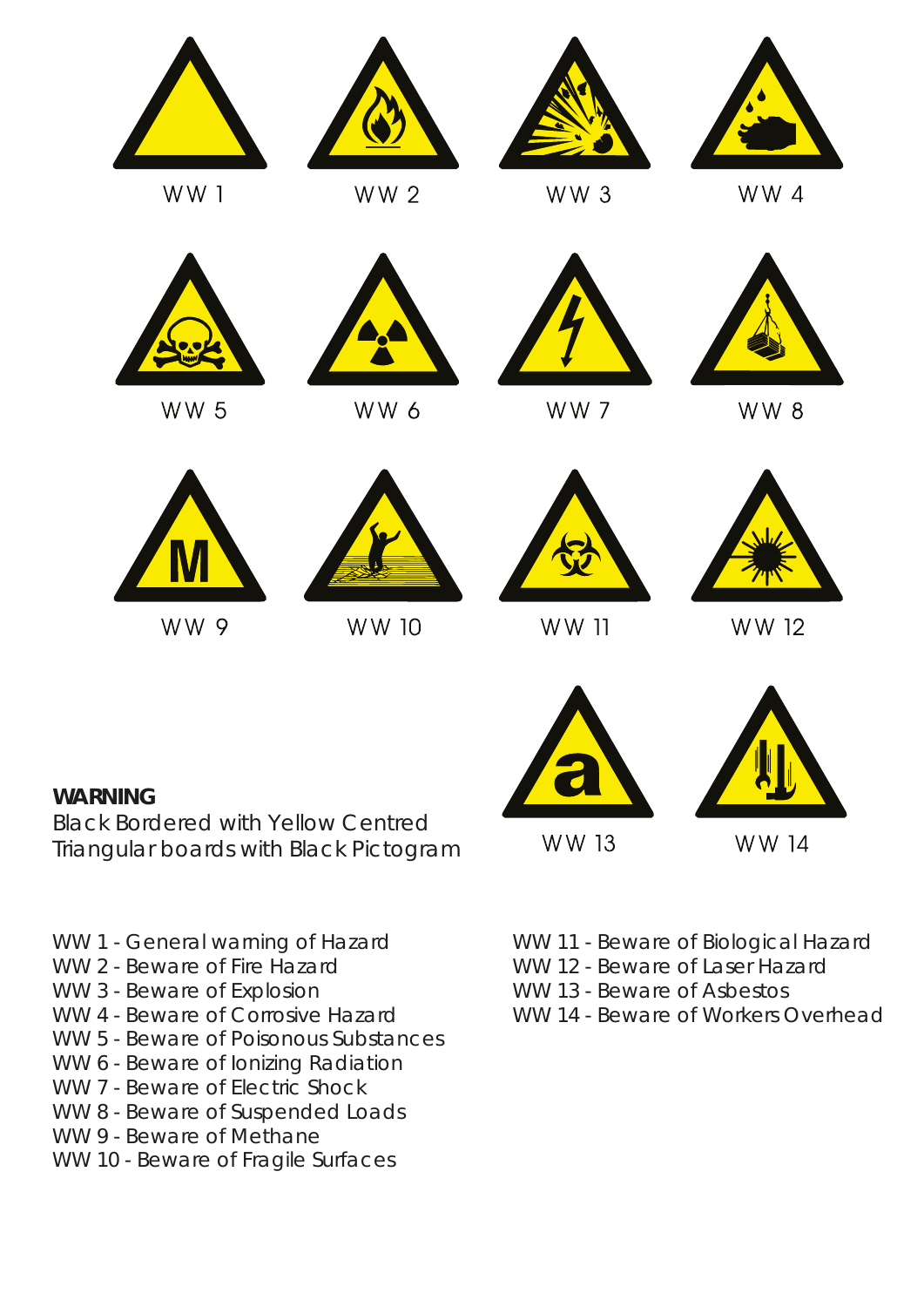

- WW 15 Beware of Carbon Dioxide
- WW 16 Beware of Slippery Walking Surface
- WW 17 Beware of Moving Machinery
- WW 18 Beware of Cold Burns
- WW 19 Beware of Dogs
- WW 20 Beware of Fork-Lifts
- WW 21 Beware of Material Falling from moving conveyor belt
- WW 22 Beware of Slippery Steps
- WW 23 Beware of Exposed Live High-voltage Equipment
- WW 24 Beware of Swinging Objects
- WW 25 Beware of Confined Gases
- WW 26 Beware of Non-Ionizing Radiation
- WW 27 Beware of Electro-Magnetic Interference on Heart Pacemaker
- WW 28 Beware of Confined Spaces
- WW 29 Beware of Electric Fencing
- WW 30 Beware of Magnet Crane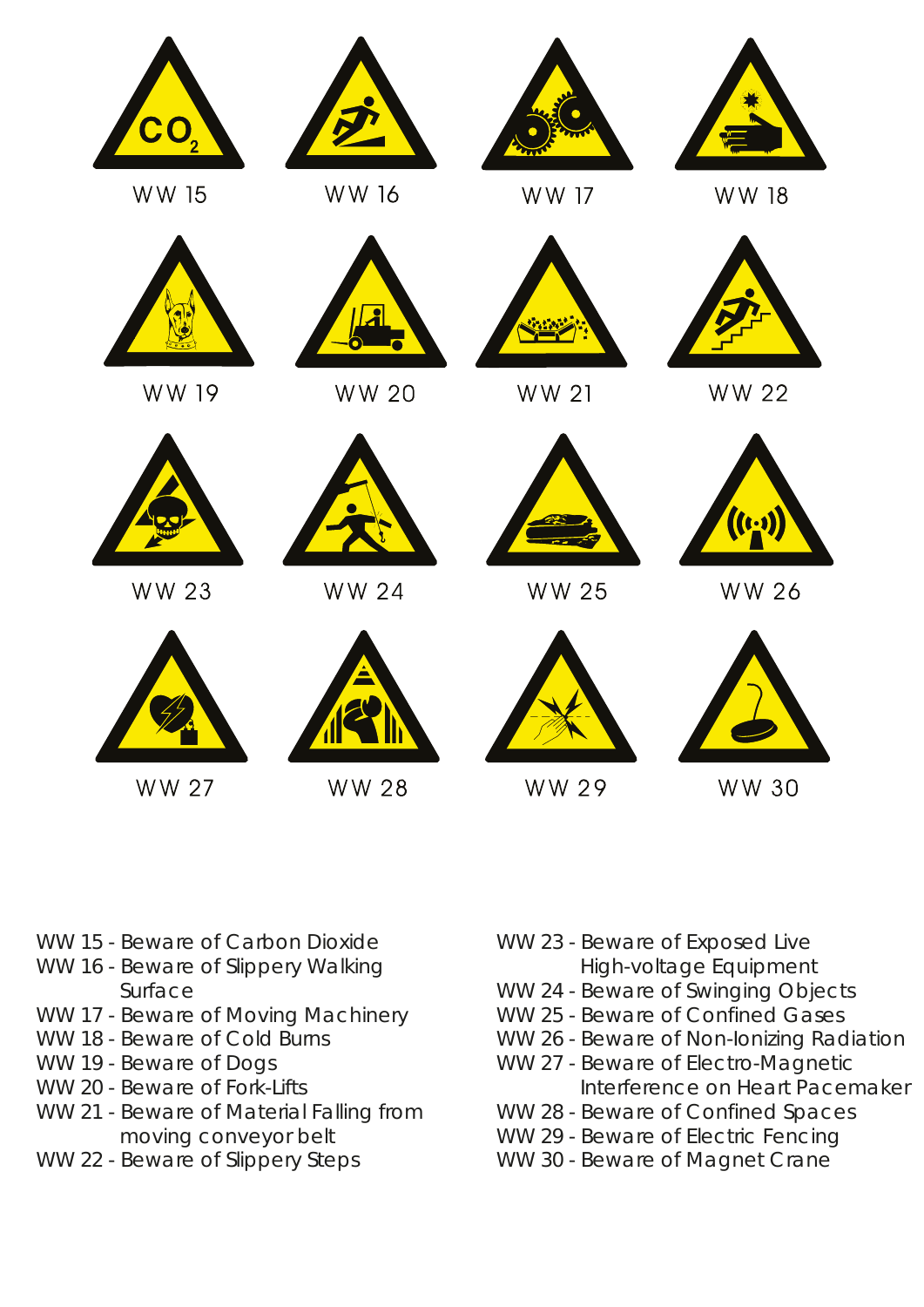

WW 31



WW 35



WW 32

WW 36





WW 33





WW 37



WW 38



WW 39

- WW 31 Beware of Nail Gun
- WW 32 Beware of Demolition Area
- WW 33 Beware of Tripping Hazards
- WW 34 Beware of Robot
- WW 35 Warning of catwalk
- WW 36 Mind your head
- WW 37 Beware of Pulley
- WW 38 Beware of Suspended Objects
- WW 39 Beware of Swinging Objects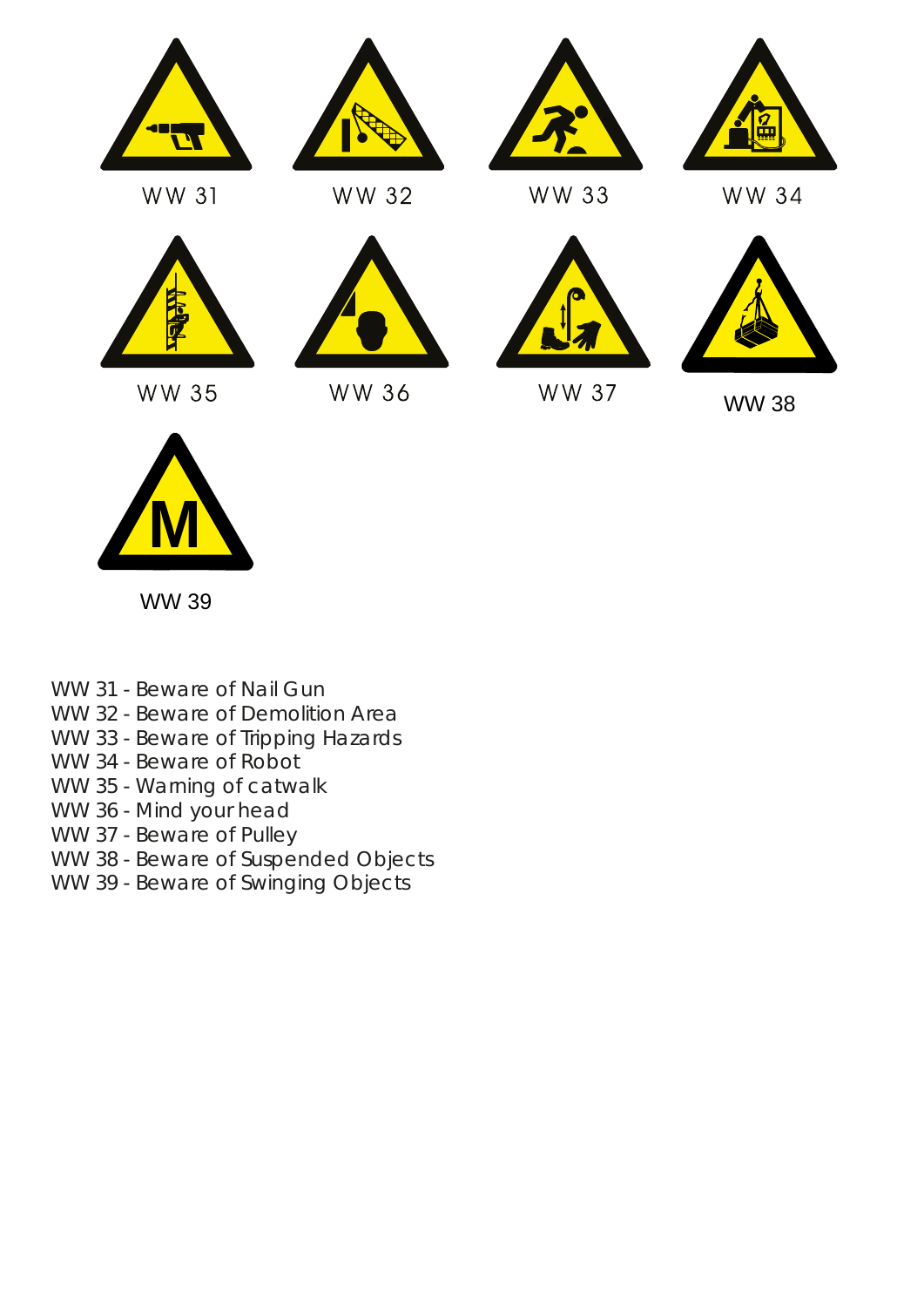### **SYMBOLIC SAFETY SIGNS**